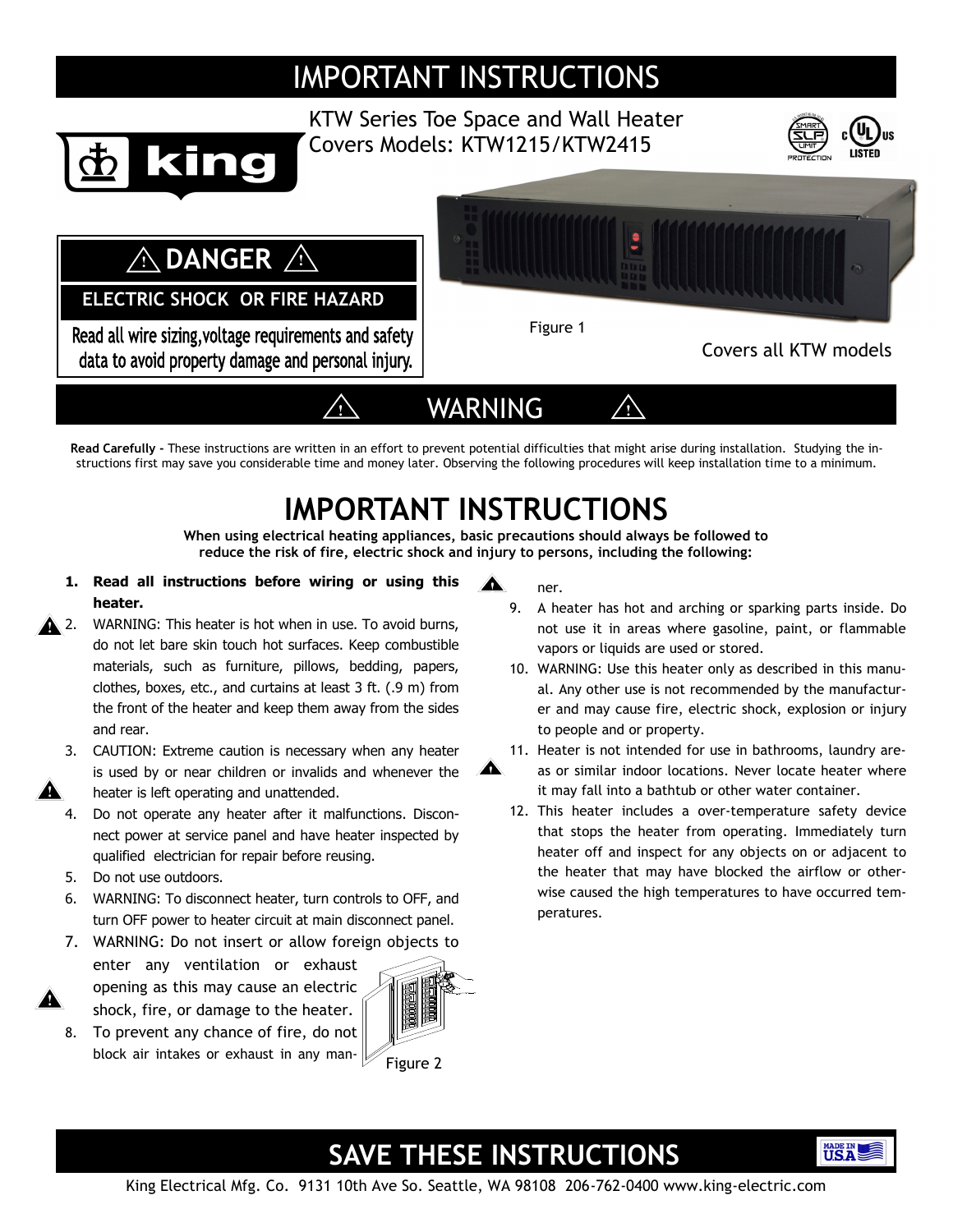# **KTW INSTALLATION INSTRUCTIONS**



#### **CAUTION!**

 **Turn OFF all electrical power to install heater**

Min 0"

Depth of Max 10"

# **! DANGER !**

### **ELECTRIC SHOCK OR FIRE HAZARD**

Read all wire sizing, voltage requirements and safety data to avoid property damage and personal injury.

#### **Selecting A Location For Your Heater: KT**

This heater has been designed to allow it to be recessed at floor level in the toe space of cabinets or under counters or at the base of walls. When selecting the location, be sure the materials that will be located in the air heated by this heater (such as floor coverings) will not distort or discolor at temperatures above 140°F (60ºC). DO NOT select a location directly beneath sinks or other work areas where people are likely to stand for extended periods of time. DO NOT install less than 6" (15cm) from vertical side walls or open edge of door. This heater must have an unrestricted airflow. DO NOT select a location where it is likely to be blocked by furniture, throw rugs, etc. Be sure the location selected allows sufficient space for the heater as shown by Table 1. DO NOT locate this heater in an area where combustible vapors, gases liquids, or excessive lint, dust or moisture is present.

#### **Minimum Horizontal Clearances**

| When placed in toe space      |  |  |
|-------------------------------|--|--|
| of a cabinet only. Horizontal |  |  |
|                               |  |  |



#### Specific to KT Series:

The KT heater is intended for a toe space installation only. Other grilles are available for a flush surface mount installation that will trim out the wall can. The heater is designed to be installed in the toe-space of a cabinet with a minimum of 2" overhang to maximum 7" of overhang. Shorter overhangs may overheat the floor where longer than  $7<sup>π</sup>$  overhangs may overheat the cabinet door area.

The wire and breaker sizing chart will give a general rule of installation size. Consult an electrician if you are not knowledgeable about wiring codes.

#### **Wire and Breaker Sizing:** Table 2

| <b>Total Amps</b> | Minimum AWG. Wire<br>Size (Copper) 90 c | Circuit Breaker<br>or Fuse Size |
|-------------------|-----------------------------------------|---------------------------------|
| 1 thru 12         | #14                                     | 15 amp                          |
| 13 thru 16        | #12                                     | 20 amp                          |
| 17 thru 25        | #10                                     | 30 amp                          |

#### **Model and Rating Label Location**



#### **WIRING: Branch Circuit Connection**

- 1. Connect heater only to the voltage, amperage and frequency specified on the nameplate.
- 2. heater only to the voltage, amperage and frequency specified on the nameplate.
- 3. Wiring procedures and connections shall be in accordance with all National and local codes having jurisdiction.
- 4. Remove the two screws holding the grille in place & set grille aside retaining the screws.
- 5. Removing the two screws holding the cover in place on each side of the heater will allow you access to the wiring compartment.
- 6. A knockout of 1/2 inch conduit size (7/8 inch / 2.2cm) is provided in the back and side of the heater for power to enter. Provide proper conduit connectors for your flexible connections.
- 7. Attach ground to the green wire attached to wall case with a wire nut.
- 8. Assemble all covers on electrical and apply power. Test unit by turning thermostat up past room temperature. You will see a puff of smoke as the elements are energized and the fan turns on. This is a normal burn off of manufacturing lubricants and will dissipate in 5 minutes.
- 9. Heater will continue to run until the room temperature you set is reached and then turn itself off until the temperature drops again.

**CAUTION - High temperature. Risk of fire**, keep electrical cords, drapery, furnishings, and other combustibles at least 3 feet (0.9 m) from the front of the heater as well as away from the side and rear. To reduce the risk of fire, do not store or use gasoline or other flammable vapors and liquids in the vicinity of the heater.

#### Factory Wiring Diagram Figure 5

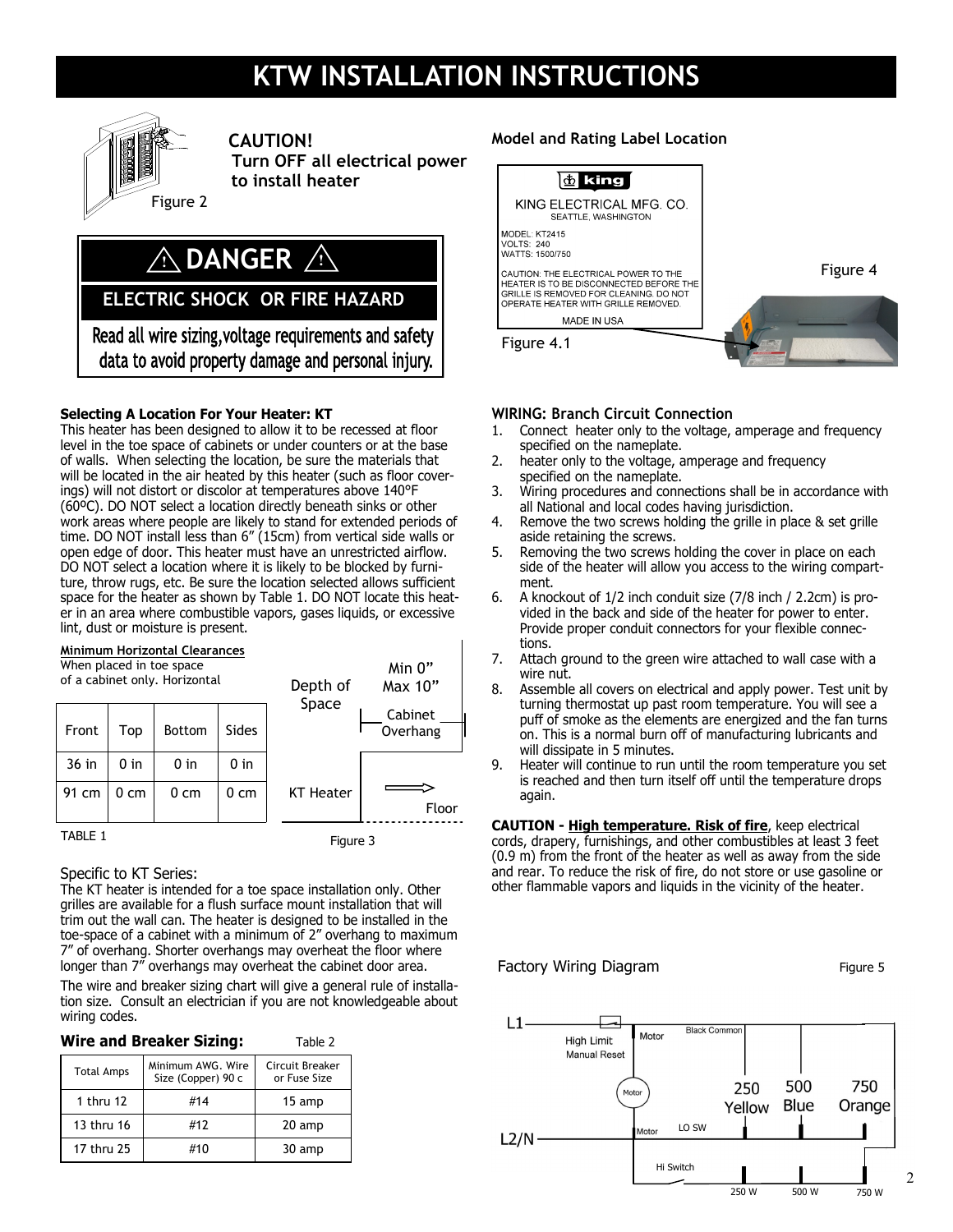### **KTW Toe and Space Heater**



This heater is equipped with a thermal overload called Smart Limit Protection. It disconnects ele-

ments and motor in the event normal operating temperatures are exceeded. If the thermal overload trips due to abnormal operating temperatures, the thermal overload will remain open until manually reset by turning the heater OFF for fifteen minutes. Inspect for any objects on or adjacent to the heater that may cause high temperatures. After inspecting the heater, keep the power to the heater off for 10 minutes to reset the SLP thermal protector. If the SLP thermal protector shuts the heater off again, immediately turn the heater OFF at the circuit breaker and inspect the heater for possible fan motor failure or dirt and lint on the heating element. Repeat the starting procedure.

### **General information and Guidelines:**

This heater must be properly installed before it is used. DO NOT tamper with or change the operating of this heater. If replacing components only use King approved replacement parts. No other parts are an equal.

### Operation:

1. After the electric heater has been completely installed, all thermostats should be turned to LOW or NO HEAT. Turn ON breaker, wait 3 to 5 minutes and check to see that the heaters are not operating. If operating, disconnect power and check for improper wiring. If none are operating then turn thermostats to highest position and wait 3 to 5 minutes. Check to see that all heaters are operating. Should any not be operating, disconnect power and check wiring.

也 king

- 2. Allow entire system to operate steadily for 1/2 hour. This should remove oily residue from manufacturing. (Some smoking may occur).
- 3. Select the setting for comfort on all thermostats.
- 4. A safety limit control is provided to turn off the heater automatically if it is blocked or otherwise overheats due to an abnormal condition. DO NOT bypass or remove this safety device from the electrical circuit-see Warning Figure 3 on page 2. During normal use, this safety control should not operate. If you find that this control is operating, make sure the heater is not being blocked. If it continues to cycle the heater off, Check that you have the proper voltage, disconnect power to heater and have it checked and or repaired by an electrician.

|                      |                                                            |                                  | KTW Adjustable v                |
|----------------------|------------------------------------------------------------|----------------------------------|---------------------------------|
| Figure 6             | 500<br>Hi<br><b>KTW</b><br>≤W<br>750<br>N/L2<br>500<br>250 | <b>HOLDER</b><br>IOx<br>X<br>750 | Unused element<br>(wire holder) |
|                      | EC<br>SW<br>LO<br>Motor<br>250                             | L1<br>Motor                      |                                 |
| Table 3              |                                                            |                                  |                                 |
| <b>Terminal</b>      | <b>Terminal</b>                                            | <b>Terminal</b>                  | Switched Wattage                |
| Holder X             | SW LO                                                      | Hi SW                            | Low / High $\bigoplus$          |
| 750 Orange           | 250 Yellow                                                 | 500 Blue                         | 250/750                         |
| 250 Yellow           | 500 Blue                                                   | 750 Orange                       | 500/750                         |
| 500 Blue             | 250 Yellow                                                 | 750 Orange                       | 250/1000                        |
| 500 Blue             | 750 Orange                                                 | 250 Yellow                       | 750/1000                        |
| 250 Yellow           | 500 Blue                                                   | 750 Orange                       | 500/1250                        |
| 250 Yellow           | 750 Orange                                                 | 500 Blue                         | 750/1250                        |
|                      | 250 Yellow                                                 | $500 + 750$                      | 250/1500                        |
| <b>Factory Wired</b> | 250 Yellow + 500 Blue                                      | 750 Orange                       | 750/1500                        |
|                      | 250 Yellow + 750 Orange                                    | 500 Blue                         | 1000/1500                       |

## wattage feature

#### **Factory wiring**

KTW1215 and KTW2415 will come factory wired with 750 watts on the Low setting and 1500 watt output on the high setting.

#### **WARNING: Make all wattage changes before wiring this heater, Danger of electrical shock is possible.**

Installer may change the Hi and the LO heat output by simply moving quick connect wires from one terminal board location to another.

See table 3 to find your high and low wattage preference for the front grill heat switch, and then move the wires to the proper locations on the terminal board. Place any un-used quick connects on the holder terminal. Other wattage selections are possible and the chart is only a few of the many possible wattage combinations.

Element Color Code 250 watt = Yellow  $500$  watt = Blue 750 watt = Orange Common = Black Table 4